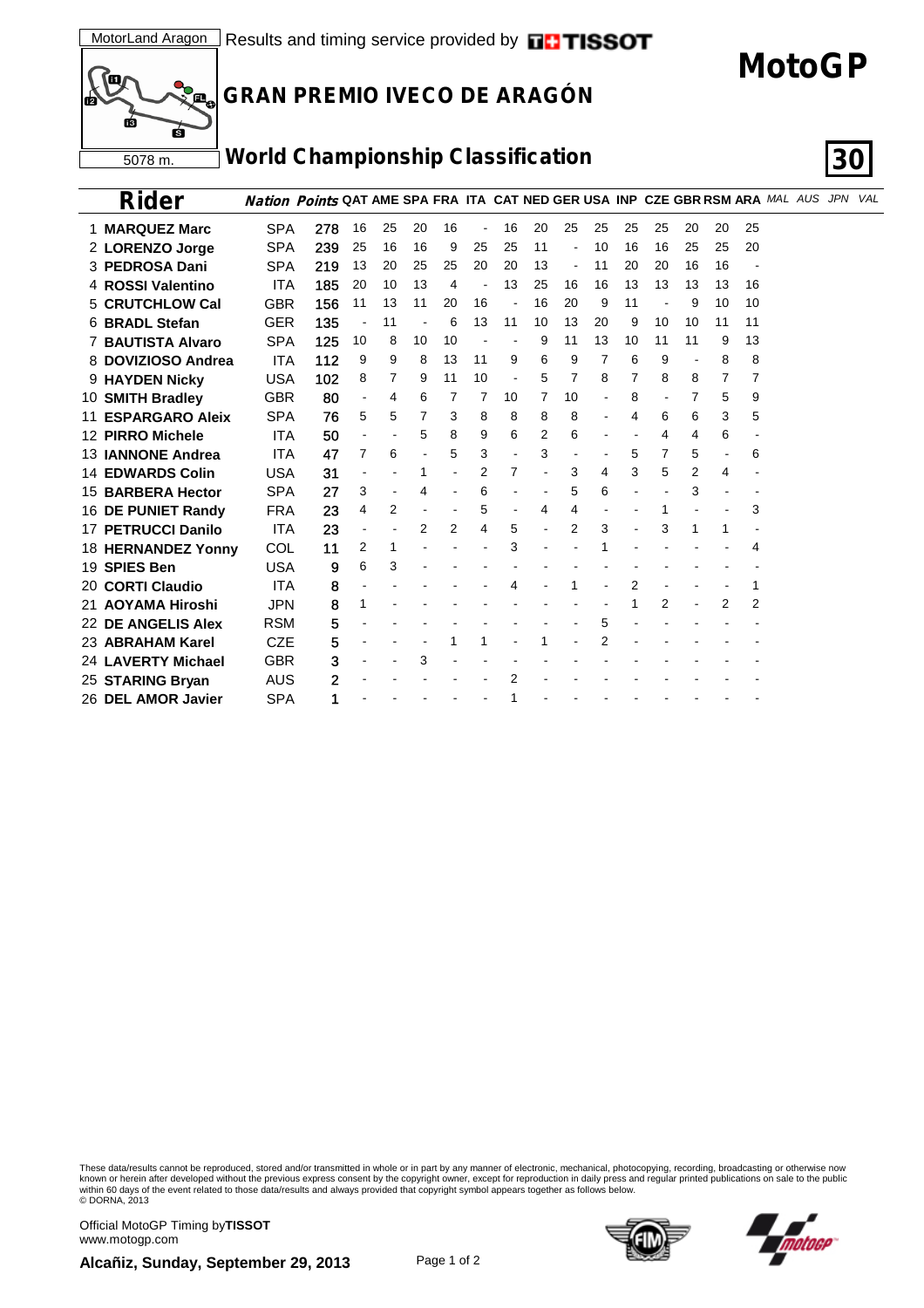| Constructor                       | Points QAT AME SPA FRA ITA CAT NED GER USA INP CZE GBR RSM ARA MAL AUS JPN        |    |    |    |    |    |    |    |    |    |    |                          |    |    |    |  | VAL |
|-----------------------------------|-----------------------------------------------------------------------------------|----|----|----|----|----|----|----|----|----|----|--------------------------|----|----|----|--|-----|
| 1 HONDA                           | 316                                                                               | 16 | 25 | 25 | 25 | 20 | 20 | 20 | 25 | 25 | 25 | 25                       | 20 | 20 | 25 |  |     |
| 2 YAMAHA                          | 290                                                                               | 25 | 16 | 16 | 20 | 25 | 25 | 25 | 20 | 16 | 16 | 16                       | 25 | 25 | 20 |  |     |
| <b>3 DUCATI</b>                   | 123                                                                               | 9  | 9  | 9  | 13 | 11 | 9  | 6  | 9  | 8  | 7  | 9                        | 8  | 8  | 8  |  |     |
| 4 ART                             | 78                                                                                | 5  | 5  | 7  | 3  | 8  | 8  | 8  | 8  | 2  | 4  | 6                        | 6  | 3  | 5  |  |     |
| 5 FTR                             | 35                                                                                | 3  |    | 4  |    | 6  | 1  |    | 5  | 6  | 1  | 2                        | 3  | 2  | 2  |  |     |
| <b>6 FTR KAWASAKI</b>             | 32                                                                                |    |    |    |    | 2  | 7  |    | 3  | 4  | 3  | 5                        | 2  | 4  |    |  |     |
| <b>IODA-SUTER</b>                 | 23                                                                                |    |    | 2  | 2  | 4  | 5  |    | 2  | 3  |    | 3                        | 1  |    |    |  |     |
| 8 PBM                             | 3                                                                                 |    |    | 3  |    |    |    |    |    |    |    |                          |    |    |    |  |     |
| 9 FTR HONDA                       | $\mathbf{2}$                                                                      |    |    |    |    |    | 2  |    |    |    |    |                          |    |    |    |  |     |
| Team                              | <b>Points QAT AME SPA FRA ITA CAT NED GER USA INP CZE GBR RSM ARA MAL AUS JPN</b> |    |    |    |    |    |    |    |    |    |    |                          |    |    |    |  | VAL |
| <b>1 REPSOL HONDA TEAM</b>        | 497                                                                               | 29 | 45 | 45 | 41 | 20 | 36 | 33 | 25 | 36 | 45 | 45                       | 36 | 36 | 25 |  |     |
| 2 YAMAHA FACTORY RACING           | 424                                                                               | 45 | 26 | 29 | 13 | 25 | 38 | 36 | 16 | 26 | 29 | 29                       | 38 | 38 | 36 |  |     |
| <b>3 MONSTER YAMAHA TECH 3</b>    | 236                                                                               | 11 | 17 | 17 | 27 | 23 | 10 | 23 | 30 | 9  | 19 | $\overline{\phantom{a}}$ | 16 | 15 | 19 |  |     |
| <b>4 DUCATI TEAM</b>              | 214                                                                               | 17 | 16 | 17 | 24 | 21 | 9  | 11 | 16 | 15 | 13 | 17                       | 8  | 15 | 15 |  |     |
| <b>5 LCR HONDA MOTOGP</b>         | 135                                                                               |    | 11 |    | 6  | 13 | 11 | 10 | 13 | 20 | 9  | 10                       | 10 | 11 | 11 |  |     |
| <b>6 GO&amp;FUN HONDA GRESINI</b> | 127                                                                               | 10 | 8  | 10 | 10 |    | 2  | 9  | 11 | 13 | 10 | 11                       | 11 | 9  | 13 |  |     |
| <b>7 PRAMAC RACING TEAM</b>       | 101                                                                               | 13 | 9  |    | 13 | 3  | 6  | 5  | 6  | 5  | 5  | 11                       | 9  | 6  | 10 |  |     |
| <b>8 POWER ELECTRONICS ASPA</b>   | 99                                                                                | 9  |    | 7  | 3  | 13 | 8  | 12 | 12 |    | 4  | 7                        | 6  | 3  | 8  |  |     |
| <b>9 NGM MOBILE FORWARD RACI</b>  | 39                                                                                |    |    |    |    | 2  | 11 |    | 4  | 4  | 5  | 5                        | 2  | 4  |    |  |     |
| <b>10 AVINTIA BLUSENS</b>         | 36                                                                                | 4  |    | 4  |    | 6  | 1  |    | 5  | 6  | 1  | 2                        | 3  | 2  | 2  |  |     |
| <b>CAME IODARACING PROJECT</b>    | 23                                                                                |    |    | 2  | 2  | 4  | 5  |    | 2  | 3  |    | 3                        |    |    |    |  |     |
| <b>12 PAUL BIRD MOTORSPORT</b>    | 10                                                                                | 2  | 1  | 3  |    |    | 3  |    |    |    |    |                          |    |    |    |  |     |
| <b>13 CARDION AB MOTORACING</b>   | 5                                                                                 |    |    |    |    |    |    |    |    | 2  |    |                          |    |    |    |  |     |

These data/results cannot be reproduced, stored and/or transmitted in whole or in part by any manner of electronic, mechanical, photocopying, recording, broadcasting or otherwise now<br>wiown or herein after developed without

Official MotoGP Timing by **TISSOT**www.motogp.com





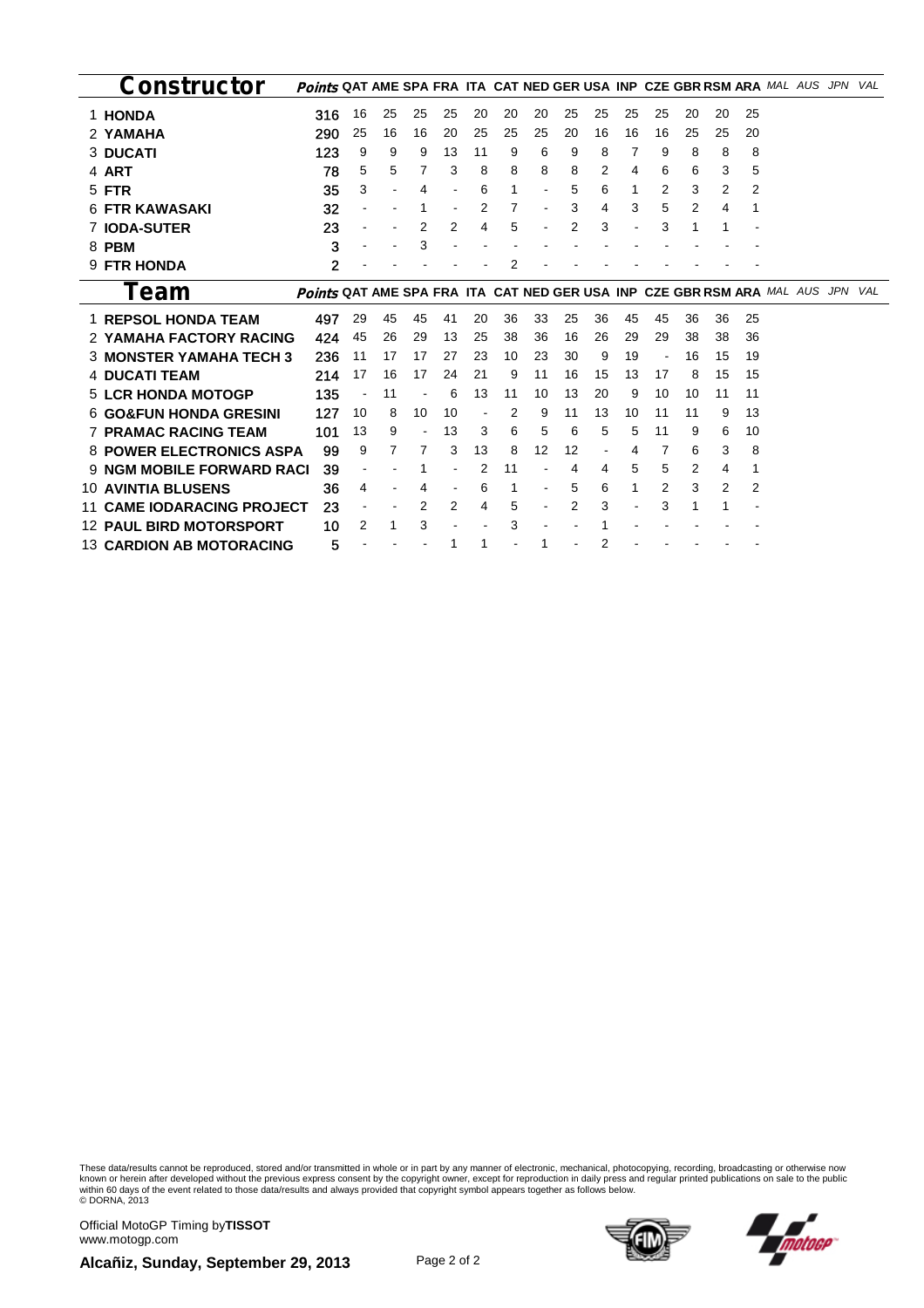

### **GRAN PREMIO IVECO DE ARAGÓN**

## **World Championship Classification 30**

| Rider                      |            | <b>Nation Points QAT AME SPA FRA ITA CAT NED GER INP CZE GBR RSM ARA MAL AUS JPN VAL</b> |    |    |                |                          |                |    |                |    |    |    |    |                |    |  |  |
|----------------------------|------------|------------------------------------------------------------------------------------------|----|----|----------------|--------------------------|----------------|----|----------------|----|----|----|----|----------------|----|--|--|
| 1 REDDING Scott            | <b>GBR</b> | 215                                                                                      | 20 | 11 | 20             | 25                       | 25             | 13 | 20             | 9  | 16 | 8  | 25 | 10             | 13 |  |  |
| 2 ESPARGARO Pol            | <b>SPA</b> | 195                                                                                      | 25 |    | 16             |                          | 13             | 25 | 25             | 16 | 13 | 13 | 8  | 25             | 16 |  |  |
| <b>3 RABAT Esteve</b>      | <b>SPA</b> | 171                                                                                      | 7  | 20 | 25             |                          | 3              | 20 | 11             | 2  | 25 | 9  | 13 | 16             | 20 |  |  |
| 4 KALLIO Mika              | <b>FIN</b> | 143                                                                                      | 11 | 16 |                | 20                       | 11             | 7  | 13             | 3  | 9  | 25 | 10 | 7              | 11 |  |  |
| 5 NAKAGAMI Takaaki         | <b>JPN</b> | 130                                                                                      | 16 |    | 13             |                          |                | 11 | $\overline{a}$ | 5  | 20 | 20 | 20 | 20             | 5  |  |  |
| 6 AEGERTER Dominiqu        | SWI        | 122                                                                                      | 13 | 13 | 8              | 13                       | 6              | 8  | 16             | 6  | 11 | 3  | 11 | 11             | 3  |  |  |
| 7 ZARCO Johann             | <b>FRA</b> | 113                                                                                      | 4  | 10 | 3              | 11                       | 16             | 9  | 10             | 4  | 8  | 11 | 9  | 9              | 9  |  |  |
| 8 TEROL Nicolas            | SPA        | 108                                                                                      | 2  | 25 | 11             |                          | 20             |    |                |    | 4  | 10 | 5  | 6              | 25 |  |  |
| 9 LUTHI Thomas             | SWI        | 94                                                                                       |    |    | 5              | $\overline{\phantom{a}}$ | 7              | 16 | 8              | 10 | 3  | 16 | 16 | 13             |    |  |  |
| 10 TORRES Jordi            | <b>SPA</b> | 83                                                                                       | 5  | 2  | 9              | $\blacksquare$           | 10             |    | 7              | 25 | 6  | 6  | 3  | $\overline{a}$ | 10 |  |  |
| 11 CORSI Simone            | <b>ITA</b> | 74                                                                                       | 9  |    | 2              | 4                        | 9              | 6  |                | 20 | 10 | 7  | 7  |                |    |  |  |
| 12 SIMEON Xavier           | <b>BEL</b> | 71                                                                                       | 6  | 3  | 10             | 16                       |                |    | 9              | 7  | 7  | 5  |    | 8              |    |  |  |
| 13 SIMON Julian            | <b>SPA</b> | 57                                                                                       | 10 |    |                | 8                        |                | 1  | 5              | 13 | 5  |    | 4  | 3              | 8  |  |  |
| <b>14 DE ANGELIS Alex</b>  | <b>RSM</b> | 46                                                                                       | 8  | 7  | 1              | 6                        | 8              |    |                | 11 | 2  |    | 2  | 1              |    |  |  |
| 15 PASINI Mattia           | <b>ITA</b> | 42                                                                                       |    | 8  | $\blacksquare$ | 10                       |                | 5  |                |    |    | 2  | 6  | 4              | 7  |  |  |
| 16 WEST Anthony            | <b>AUS</b> | 39                                                                                       |    | 9  | 4              | 7                        |                |    | 6              | 8  |    |    |    | 5              |    |  |  |
| <b>17 SCHROTTER Marcel</b> | <b>GER</b> | 28                                                                                       | 3  | 4  | 6              | 2                        | 4              |    | 2              |    |    |    |    | 2              | 4  |  |  |
| 18 ELIAS Toni              | <b>SPA</b> | 21                                                                                       | 1  | 6  | 7              |                          | 5              |    |                |    |    |    |    |                |    |  |  |
| <b>19 KRUMMENACHER Ra</b>  | SWI        | 20                                                                                       |    |    |                | 5                        | 1              | 10 | 4              |    |    |    |    |                |    |  |  |
| <b>20 DI MEGLIO Mike</b>   | <b>FRA</b> | 18                                                                                       |    | 5  |                | 9                        | $\blacksquare$ | 4  |                |    |    |    |    |                |    |  |  |
| 21 CORTESE Sandro          | <b>GER</b> | 13                                                                                       |    |    |                | 3                        | 2              |    |                |    |    |    |    |                | 6  |  |  |
| 22 KENT Danny              | <b>GBR</b> | 8                                                                                        |    |    |                |                          |                | 3  |                |    |    |    |    |                |    |  |  |
| 23 ROSSI Louis             | <b>FRA</b> | 4                                                                                        |    |    |                |                          |                |    | 3              |    |    |    |    |                |    |  |  |
| 24 PONS Axel               | <b>SPA</b> | 2                                                                                        |    |    |                |                          |                | 2  |                |    |    |    |    |                |    |  |  |
| 25 MARIÑELARENA Alex       | <b>SPA</b> | 2                                                                                        |    |    |                |                          |                |    |                |    |    |    |    |                | 2  |  |  |
| 26 CARDUS Ricard           | <b>SPA</b> | 1                                                                                        |    |    |                |                          |                |    |                |    |    |    |    |                |    |  |  |
|                            |            |                                                                                          |    |    |                |                          |                |    |                |    |    |    |    |                |    |  |  |

| <b>CONSTRUCTOR</b> Points QAT AME SPA FRA ITA CAT NED GER INP CZE GBR RSM ARA MAL AUS JPN VAL |                                                   |  |  |  |  |  |                                |  |  |  |  |
|-----------------------------------------------------------------------------------------------|---------------------------------------------------|--|--|--|--|--|--------------------------------|--|--|--|--|
| <b>1 KALEX</b>                                                                                | <b>306</b> 25 20 25 25 25 25 25 16 25 25 25 25 20 |  |  |  |  |  |                                |  |  |  |  |
| 2 SUTER                                                                                       | <b>220</b> 13 25 11 13 20 16 16 25 11 16 16 13 25 |  |  |  |  |  |                                |  |  |  |  |
| 3 SPEED UP                                                                                    | 109 9 9 4 10 9 6 6 20 10 7 7 5 7                  |  |  |  |  |  |                                |  |  |  |  |
| 4 MOTOBI                                                                                      |                                                   |  |  |  |  |  | 18 - 5 - 9 - 4 - - - - - - - - |  |  |  |  |
| 5 TECH 3                                                                                      |                                                   |  |  |  |  |  | 12 $-1$ $-3$ $3$ $-4$ $-1$     |  |  |  |  |

These data/results cannot be reproduced, stored and/or transmitted in whole or in part by any manner of electronic, mechanical, photocopying, recording, broadcasting or otherwise now<br>known or herein after developed without © DORNA, 2013

Official MotoGP Timing by **TISSOT**www.motogp.com

**Alcañiz, Sunday, September 29, 2013**



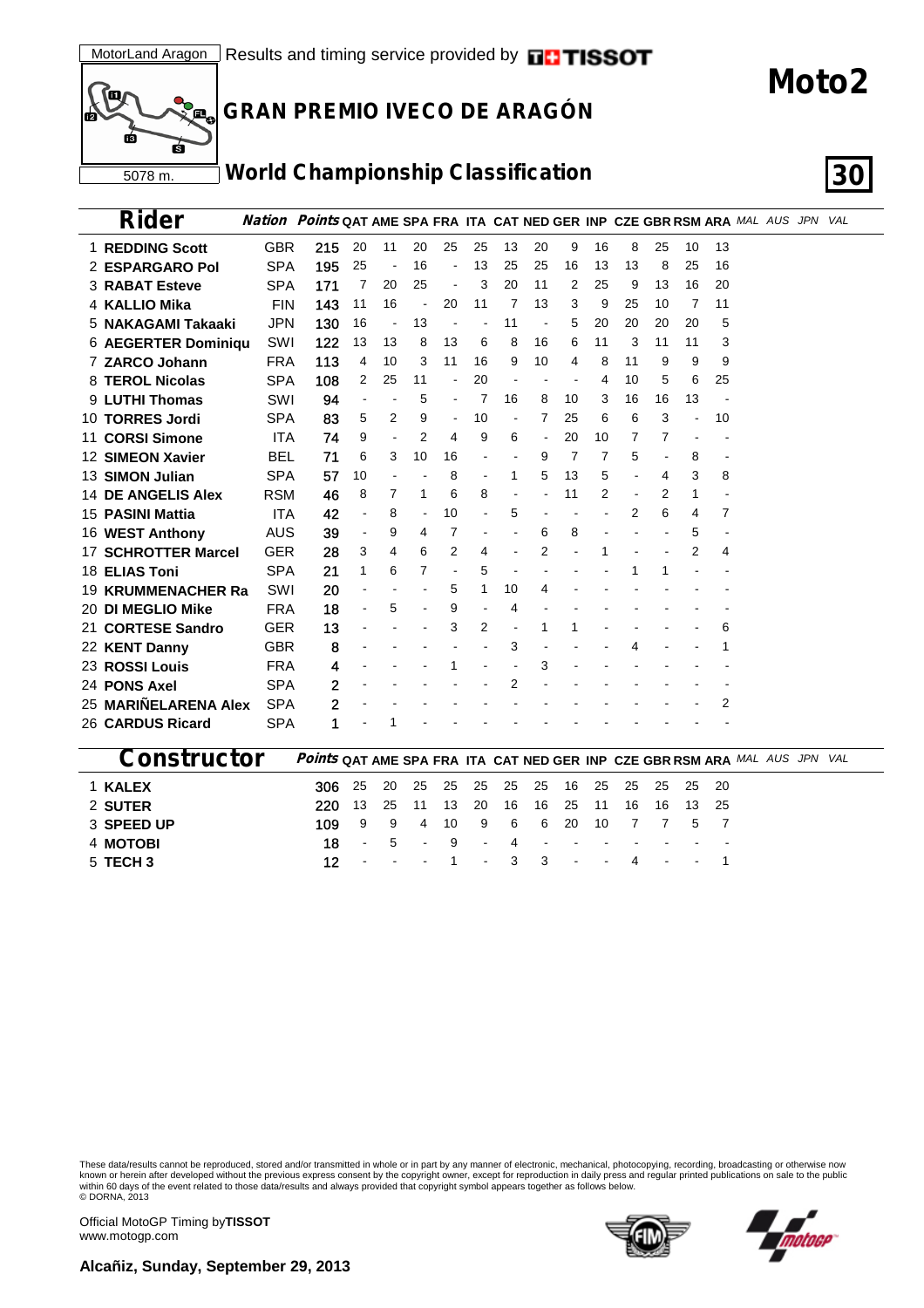

### **GRAN PREMIO IVECO DE ARAGÓN**

## **World Championship Classification 30**

| Rider                   |            | <b>Nation Points QAT AME SPA FRA ITA CAT NED GER INP CZE GBR RSM ARA</b> MAL AUS JPN VAL |                          |    |                          |                          |                          |                |    |    |    |    |    |                          |    |  |  |  |
|-------------------------|------------|------------------------------------------------------------------------------------------|--------------------------|----|--------------------------|--------------------------|--------------------------|----------------|----|----|----|----|----|--------------------------|----|--|--|--|
| 1 SALOM Luis            | <b>SPA</b> | 259                                                                                      | 25                       | 16 | 20                       | 16                       | 25                       | 25             | 25 | 20 | 11 | 25 | 25 | 13                       | 13 |  |  |  |
| 2 RINS Alex             | <b>SPA</b> | 250                                                                                      | 16                       | 25 | $\overline{\phantom{a}}$ | 20                       | 20                       | 20             | 16 | 25 | 25 | 13 | 20 | 25                       | 25 |  |  |  |
| 3 VIÑALES Maverick      | <b>SPA</b> | 247                                                                                      | 20                       | 20 | 25                       | 25                       | 16                       | 16             | 20 | 16 | 16 | 20 | 13 | 20                       | 20 |  |  |  |
| <b>4 MARQUEZ Alex</b>   | <b>SPA</b> | 149                                                                                      | 13                       |    |                          | 11                       | 11                       | 13             | 11 | 11 | 20 | 11 | 16 | 16                       | 16 |  |  |  |
| 5 FOLGER Jonas          | <b>GER</b> | 129                                                                                      | 11                       | 13 | 16                       | 13                       | 10                       |                | 10 | 8  | 13 | 16 | 10 | $\overline{\phantom{a}}$ | 9  |  |  |  |
| 6 OLIVEIRA Miguel       | <b>POR</b> | 115                                                                                      | 9                        | 11 |                          |                          | 13                       | 10             | 13 | 13 | 8  | 7  | 11 | 9                        | 11 |  |  |  |
| 7 MILLER Jack           | <b>AUS</b> | 79                                                                                       |                          | 10 |                          | 4                        | 6                        | 9              | 9  | 9  |    | 9  | 9  | 11                       | 3  |  |  |  |
| 8 MASBOU Alexis         | <b>FRA</b> | 69                                                                                       | 2                        | 8  | 6                        | 7                        | 4                        | 8              | 7  |    | 4  | 10 | 8  | $\overline{\phantom{a}}$ | 5  |  |  |  |
| 9 VAZQUEZ Efren         | <b>SPA</b> | 62                                                                                       | 6                        | 2  | 8                        |                          |                          | 11             | 4  | 10 |    | 5  | 6  | 4                        | 6  |  |  |  |
| 10 KHAIRUDDIN Zulfahmi  | <b>MAL</b> | 60                                                                                       | 10                       | 9  | 9                        | $\overline{\phantom{a}}$ | 5                        | 7              |    |    | 9  | 1  |    | 10                       |    |  |  |  |
| 11 SISSIS Arthur        | <b>AUS</b> | 59                                                                                       | 8                        | 4  | 4                        | 3                        | $\overline{\phantom{a}}$ | 6              | 8  | 6  | 10 | 2  |    | -1                       | 7  |  |  |  |
| 12 KORNFEIL Jakub       | <b>CZE</b> | 56                                                                                       | $\overline{\phantom{a}}$ | 6  | 11                       | 10                       |                          |                |    | 5  | 6  | 8  | 7  | 3                        |    |  |  |  |
| 13 BINDER Brad          | <b>RSA</b> | 50                                                                                       | 4                        | 7  | 13                       | 8                        | 2                        | 4              | 1  | 7  |    |    |    |                          | 4  |  |  |  |
| <b>14 FENATI Romano</b> | <b>ITA</b> | 48                                                                                       | 1                        |    | 7                        | 9                        | $\overline{\phantom{a}}$ | 1              | 2  | 3  | 7  |    | 4  | 6                        | 8  |  |  |  |
| 15 AJO Niklas           | <b>FIN</b> | 43                                                                                       | 7                        | 1  | 10                       |                          | 8                        |                | 6  |    | 5  |    | 1  | 5                        |    |  |  |  |
| 16 VIÑALES Isaac        | <b>SPA</b> | 33                                                                                       |                          | 3  |                          | 6                        | 3                        | 5              | 5  | 4  |    |    | 5  | 2                        |    |  |  |  |
| 17 ANTONELLI Niccolò    | <b>ITA</b> | 32                                                                                       |                          |    |                          |                          | 9                        |                | 3  | 1  |    | 6  | 3  | 8                        | 2  |  |  |  |
| 18 OETTL Philipp        | <b>GER</b> | 18                                                                                       |                          |    |                          | 1                        |                          |                |    |    |    |    |    | 7                        | 10 |  |  |  |
| 19 MCPHEE John          | <b>GBR</b> | 15                                                                                       |                          |    | 5                        | 5                        |                          |                |    |    |    | 3  | 2  |                          |    |  |  |  |
| 20 WEBB Danny           | <b>GBR</b> | 15                                                                                       | 5                        | 5  | 3                        |                          |                          | $\overline{2}$ |    |    |    |    |    |                          |    |  |  |  |
| 21 IWEMA Jasper         | <b>NED</b> | 8                                                                                        | 3                        |    | 2                        |                          |                          |                |    | 2  |    |    |    |                          |    |  |  |  |
| 22 GRANADO Eric         | <b>BRA</b> | 7                                                                                        |                          |    |                          |                          |                          |                |    |    |    |    |    |                          |    |  |  |  |
| 23 TONUCCI Alessandro   | <b>ITA</b> | 6                                                                                        |                          |    |                          | 2                        |                          |                |    |    |    | 4  |    |                          |    |  |  |  |
| 24 TECHER Alan          | <b>FRA</b> | 6                                                                                        |                          |    |                          |                          |                          | 3              |    |    | 3  |    |    |                          |    |  |  |  |
| 25 LOI Livio            | BEL        | 4                                                                                        |                          |    |                          |                          |                          |                |    |    | 2  |    |    |                          |    |  |  |  |
| 26 FERRARI Matteo       | <b>ITA</b> | 1                                                                                        |                          |    |                          |                          |                          |                |    |    |    |    |    |                          |    |  |  |  |
|                         |            |                                                                                          |                          |    |                          |                          |                          |                |    |    |    |    |    |                          |    |  |  |  |

| <b>Constructor</b> | <b>Points QAT AME SPA FRA ITA CAT NED GER INP CZE GBR RSM ARA MAL AUS JPN VAL</b> |                                     |  |  |                    |  |                                   |      |  |  |  |
|--------------------|-----------------------------------------------------------------------------------|-------------------------------------|--|--|--------------------|--|-----------------------------------|------|--|--|--|
| 1 KTM              |                                                                                   |                                     |  |  |                    |  |                                   |      |  |  |  |
| 2 KALEX KTM        | 137 11                                                                            | - 13                                |  |  | 16 13 10 - 10 8 13 |  | 16 10                             | 7 10 |  |  |  |
| <b>3 MAHINDRA</b>  | 124 9 11 8 - 13 11 13 13 8 7 11 9 11                                              |                                     |  |  |                    |  |                                   |      |  |  |  |
| 4 FTR HONDA        | 109 2 10 7 9 9 9 9 9 7 10 9 11 8                                                  |                                     |  |  |                    |  |                                   |      |  |  |  |
| 5 SUTER HONDA      |                                                                                   | 47 5 7                              |  |  | 13 8 2 4 1 7       |  | the company of the company of the |      |  |  |  |
| <b>6 TSR HONDA</b> |                                                                                   | $6 \cdot \cdot \cdot \cdot \cdot 3$ |  |  | $  -$ 3 $   -$     |  |                                   |      |  |  |  |

These data/results cannot be reproduced, stored and/or transmitted in whole or in part by any manner of electronic, mechanical, photocopying, recording, broadcasting or otherwise now<br>known or herein after developed without © DORNA, 2013

Official MotoGP Timing by **TISSOT**www.motogp.com

**Alcañiz, Sunday, September 29, 2013**